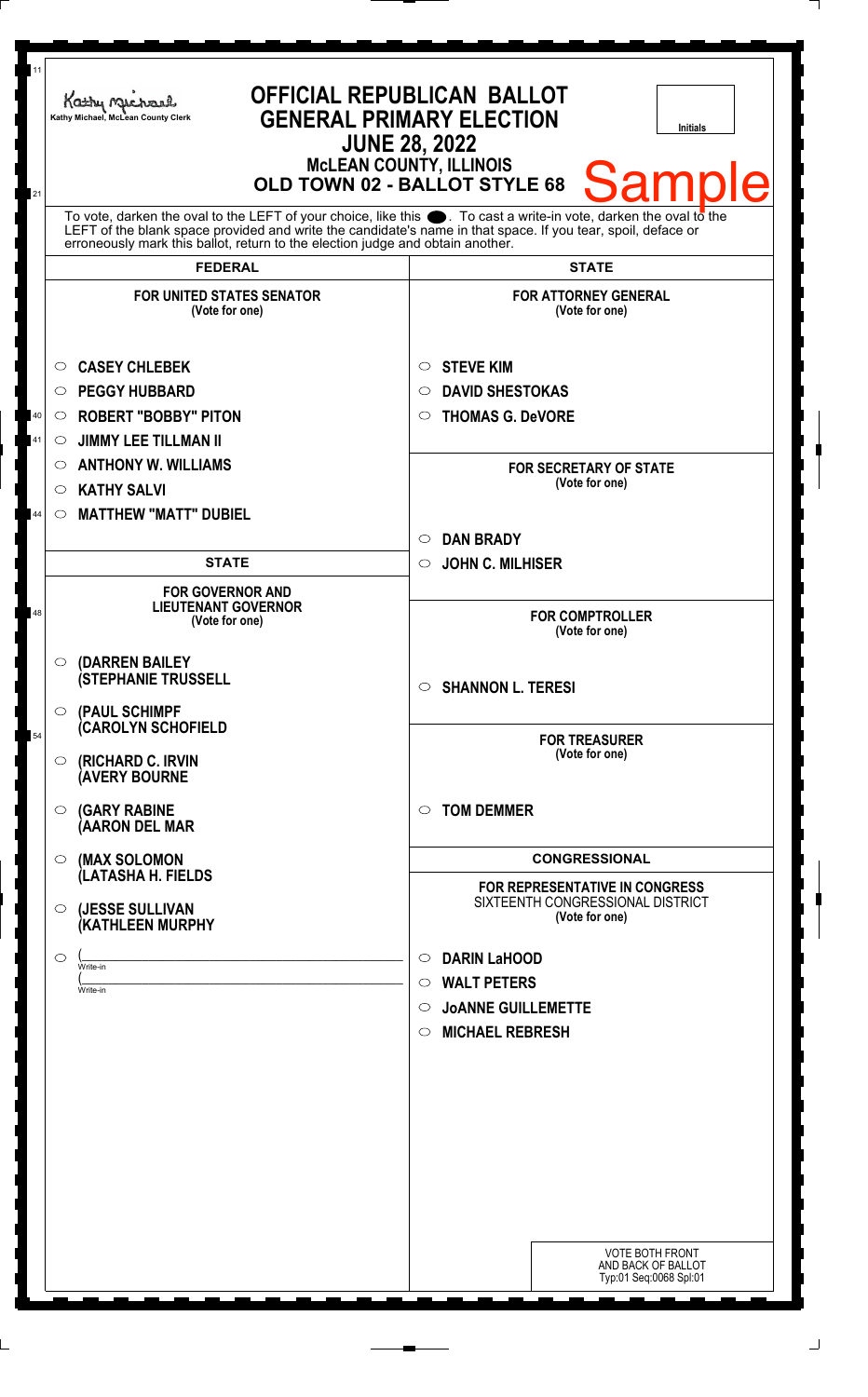| <b>LEGISLATIVE</b><br><b>FOR STATE SENATOR</b><br>FORTY-FOURTH LEGISLATIVE DISTRICT<br>(Vote for one)<br>$\circ$ SALLY J. TURNER<br>$\circ$<br><b>REPRESENTATIVE</b><br><b>FOR REPRESENTATIVE</b><br>IN THE GENERAL ASSEMBLY<br>EIGHTY-EIGHTH REPRESENTATIVE DISTRICT<br>(Vote for one)<br><b>DAN CAULKINS</b><br>$\circ$<br>$\circ$<br>$\circ$<br><b>COUNTY</b><br><b>FOR COUNTY CLERK</b><br>(Vote for one)<br><b>KATHY MICHAEL</b><br>$\circ$<br>$\circ$<br><b>FOR COUNTY TREASURER</b><br>(Vote for one)<br><b>REBECCA C. McNEIL</b><br>$\circ$<br><b>FOR COUNTY SHERIFF</b><br>(Vote for one) | <b>JUDICIAL</b><br>FOR JUDGE OF THE CIRCUIT COURT<br>ELEVENTH JUDICIAL CIRCUIT<br>(To fill the vacancy of the Hon. Scott Drazewski)<br>(Vote for one)<br><b>CARLA BARNES</b><br>FOR JUDGE OF THE CIRCUIT COURT<br>ELEVENTH JUDICIAL CIRCUIT<br>(To fill the vacancy of the Hon. Paul G. Lawrence)<br>(Vote for one)<br><b>DON KNAPP</b><br><b>AMY McFARLAND</b><br><b>PRECINCT</b><br>FOR PRECINCT COMMITTEEPERSON<br>OLD TOWN 02<br>(Vote for one)<br><b>DENNIS R. GRUNDLER</b> |
|----------------------------------------------------------------------------------------------------------------------------------------------------------------------------------------------------------------------------------------------------------------------------------------------------------------------------------------------------------------------------------------------------------------------------------------------------------------------------------------------------------------------------------------------------------------------------------------------------|----------------------------------------------------------------------------------------------------------------------------------------------------------------------------------------------------------------------------------------------------------------------------------------------------------------------------------------------------------------------------------------------------------------------------------------------------------------------------------|
|                                                                                                                                                                                                                                                                                                                                                                                                                                                                                                                                                                                                    |                                                                                                                                                                                                                                                                                                                                                                                                                                                                                  |
|                                                                                                                                                                                                                                                                                                                                                                                                                                                                                                                                                                                                    |                                                                                                                                                                                                                                                                                                                                                                                                                                                                                  |
|                                                                                                                                                                                                                                                                                                                                                                                                                                                                                                                                                                                                    |                                                                                                                                                                                                                                                                                                                                                                                                                                                                                  |
|                                                                                                                                                                                                                                                                                                                                                                                                                                                                                                                                                                                                    |                                                                                                                                                                                                                                                                                                                                                                                                                                                                                  |
|                                                                                                                                                                                                                                                                                                                                                                                                                                                                                                                                                                                                    |                                                                                                                                                                                                                                                                                                                                                                                                                                                                                  |
|                                                                                                                                                                                                                                                                                                                                                                                                                                                                                                                                                                                                    |                                                                                                                                                                                                                                                                                                                                                                                                                                                                                  |
|                                                                                                                                                                                                                                                                                                                                                                                                                                                                                                                                                                                                    |                                                                                                                                                                                                                                                                                                                                                                                                                                                                                  |
|                                                                                                                                                                                                                                                                                                                                                                                                                                                                                                                                                                                                    |                                                                                                                                                                                                                                                                                                                                                                                                                                                                                  |
|                                                                                                                                                                                                                                                                                                                                                                                                                                                                                                                                                                                                    |                                                                                                                                                                                                                                                                                                                                                                                                                                                                                  |
|                                                                                                                                                                                                                                                                                                                                                                                                                                                                                                                                                                                                    |                                                                                                                                                                                                                                                                                                                                                                                                                                                                                  |
|                                                                                                                                                                                                                                                                                                                                                                                                                                                                                                                                                                                                    |                                                                                                                                                                                                                                                                                                                                                                                                                                                                                  |
|                                                                                                                                                                                                                                                                                                                                                                                                                                                                                                                                                                                                    |                                                                                                                                                                                                                                                                                                                                                                                                                                                                                  |
|                                                                                                                                                                                                                                                                                                                                                                                                                                                                                                                                                                                                    |                                                                                                                                                                                                                                                                                                                                                                                                                                                                                  |
|                                                                                                                                                                                                                                                                                                                                                                                                                                                                                                                                                                                                    |                                                                                                                                                                                                                                                                                                                                                                                                                                                                                  |
|                                                                                                                                                                                                                                                                                                                                                                                                                                                                                                                                                                                                    |                                                                                                                                                                                                                                                                                                                                                                                                                                                                                  |
| <b>MATT LANE</b><br>$\circ$                                                                                                                                                                                                                                                                                                                                                                                                                                                                                                                                                                        |                                                                                                                                                                                                                                                                                                                                                                                                                                                                                  |
| <b>REGIONAL OFFICE</b><br>OF EDUCATION                                                                                                                                                                                                                                                                                                                                                                                                                                                                                                                                                             |                                                                                                                                                                                                                                                                                                                                                                                                                                                                                  |
| FOR REGIONAL SUPERINTENDENT OF SCHOOLS<br>(DeWITT, LIVINGSTON, LOGAN AND McLEAN COUNTIES)<br>(Vote for one)                                                                                                                                                                                                                                                                                                                                                                                                                                                                                        |                                                                                                                                                                                                                                                                                                                                                                                                                                                                                  |
| <b>MARK E. JONTRY</b><br>$\circ$                                                                                                                                                                                                                                                                                                                                                                                                                                                                                                                                                                   |                                                                                                                                                                                                                                                                                                                                                                                                                                                                                  |
| <b>COUNTY BOARD</b>                                                                                                                                                                                                                                                                                                                                                                                                                                                                                                                                                                                |                                                                                                                                                                                                                                                                                                                                                                                                                                                                                  |
| <b>FOR COUNTY BOARD MEMBER</b><br><b>COUNTY BOARD DISTRICT 2</b><br>(Vote for not more than two)                                                                                                                                                                                                                                                                                                                                                                                                                                                                                                   |                                                                                                                                                                                                                                                                                                                                                                                                                                                                                  |
| <b>BILL FRIEDRICH</b><br>$\circ$                                                                                                                                                                                                                                                                                                                                                                                                                                                                                                                                                                   |                                                                                                                                                                                                                                                                                                                                                                                                                                                                                  |
| <b>JAMES SOELDNER</b><br>$\circ$                                                                                                                                                                                                                                                                                                                                                                                                                                                                                                                                                                   |                                                                                                                                                                                                                                                                                                                                                                                                                                                                                  |
| <b>TYLER BAHAN</b><br>$\circ$                                                                                                                                                                                                                                                                                                                                                                                                                                                                                                                                                                      |                                                                                                                                                                                                                                                                                                                                                                                                                                                                                  |
|                                                                                                                                                                                                                                                                                                                                                                                                                                                                                                                                                                                                    |                                                                                                                                                                                                                                                                                                                                                                                                                                                                                  |
|                                                                                                                                                                                                                                                                                                                                                                                                                                                                                                                                                                                                    | YOU HAVE NOW<br><b>COMPLETED VOTING</b>                                                                                                                                                                                                                                                                                                                                                                                                                                          |
|                                                                                                                                                                                                                                                                                                                                                                                                                                                                                                                                                                                                    |                                                                                                                                                                                                                                                                                                                                                                                                                                                                                  |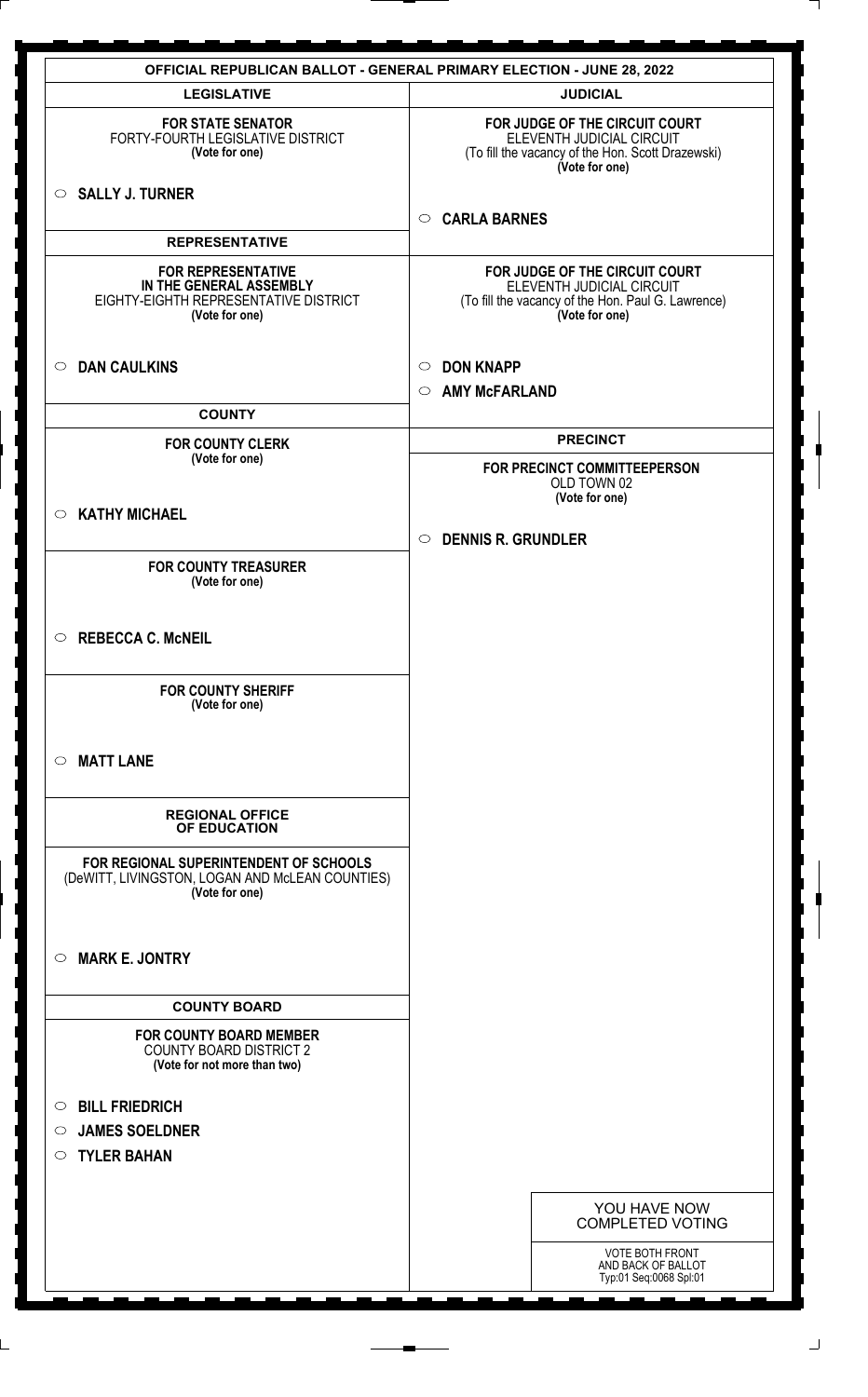| 11<br>21 | Kathy Michael<br>Kathy Michael, McLean County Clerk                                                                                                                                                                                                                                                                | <b>OFFICIAL REPUBLICAN BALLOT</b><br><b>GENERAL PRIMARY ELECTION</b><br><b>Initials</b><br><b>JUNE 28, 2022</b><br><b>McLEAN COUNTY, ILLINOIS</b><br><b>Sample</b><br>OLD TOWN 02 - BALLOT STYLE 69 |
|----------|--------------------------------------------------------------------------------------------------------------------------------------------------------------------------------------------------------------------------------------------------------------------------------------------------------------------|-----------------------------------------------------------------------------------------------------------------------------------------------------------------------------------------------------|
|          | To vote, darken the oval to the LEFT of your choice, like this . To cast a write-in vote, darken the oval to the<br>LEFT of the blank space provided and write the candidate's name in that space. If you tear, spoil, deface or<br>erroneously mark this ballot, return to the election judge and obtain another. |                                                                                                                                                                                                     |
|          | <b>FEDERAL</b>                                                                                                                                                                                                                                                                                                     | <b>STATE</b>                                                                                                                                                                                        |
|          | <b>FOR UNITED STATES SENATOR</b><br>(Vote for one)                                                                                                                                                                                                                                                                 | <b>FOR ATTORNEY GENERAL</b><br>(Vote for one)                                                                                                                                                       |
| 40<br>41 | <b>CASEY CHLEBEK</b><br>O<br><b>PEGGY HUBBARD</b><br>◯<br><b>ROBERT "BOBBY" PITON</b><br>$\circ$<br><b>JIMMY LEE TILLMAN II</b><br>$\circ$                                                                                                                                                                         | <b>STEVE KIM</b><br>$\circ$<br><b>DAVID SHESTOKAS</b><br>O<br><b>THOMAS G. DeVORE</b><br>$\circ$                                                                                                    |
| 44       | <b>ANTHONY W. WILLIAMS</b><br>O<br><b>KATHY SALVI</b><br>$\circ$<br><b>MATTHEW "MATT" DUBIEL</b><br>$\circ$                                                                                                                                                                                                        | <b>FOR SECRETARY OF STATE</b><br>(Vote for one)                                                                                                                                                     |
|          |                                                                                                                                                                                                                                                                                                                    | <b>DAN BRADY</b><br>$\circ$                                                                                                                                                                         |
|          | <b>STATE</b>                                                                                                                                                                                                                                                                                                       | <b>JOHN C. MILHISER</b><br>$\circ$                                                                                                                                                                  |
| 49<br>51 | <b>FOR GOVERNOR AND</b><br><b>LIEUTENANT GOVERNOR</b><br>(Vote for one)<br>(DARREN BAILEY<br>$\circ$                                                                                                                                                                                                               | <b>FOR COMPTROLLER</b><br>(Vote for one)                                                                                                                                                            |
|          | <b>(STEPHANIE TRUSSELL</b><br>(PAUL SCHIMPF<br>$\circ$                                                                                                                                                                                                                                                             | <b>SHANNON L. TERESI</b><br>$\circ$                                                                                                                                                                 |
|          | (CAROLYN SCHOFIELD<br>(RICHARD C. IRVIN<br>O<br><b>AVERY BOURNE</b>                                                                                                                                                                                                                                                | <b>FOR TREASURER</b><br>(Vote for one)                                                                                                                                                              |
|          | <b>(GARY RABINE</b><br>$\circ$<br>(AARON DEL MAR                                                                                                                                                                                                                                                                   | <b>TOM DEMMER</b><br>$\circ$                                                                                                                                                                        |
|          | (MAX SOLOMON<br>$\circ$<br>(LATASHA H. FIELDS                                                                                                                                                                                                                                                                      | <b>CONGRESSIONAL</b><br>FOR REPRESENTATIVE IN CONGRESS                                                                                                                                              |
|          | (JESSE SULLIVAN<br>$\circ$<br>(KATHLEEN MURPHY                                                                                                                                                                                                                                                                     | SIXTEENTH CONGRESSIONAL DISTRICT<br>(Vote for one)                                                                                                                                                  |
|          | $\circ$<br>Write-in<br>Write-in                                                                                                                                                                                                                                                                                    | <b>DARIN LaHOOD</b><br>$\circ$<br><b>WALT PETERS</b><br>$\circ$<br><b>JOANNE GUILLEMETTE</b><br>$\circ$<br><b>MICHAEL REBRESH</b><br>$\circ$                                                        |
|          |                                                                                                                                                                                                                                                                                                                    |                                                                                                                                                                                                     |
|          |                                                                                                                                                                                                                                                                                                                    | <b>VOTE BOTH FRONT</b><br>AND BACK OF BALLOT<br>Typ:01 Seq:0069 Spl:01                                                                                                                              |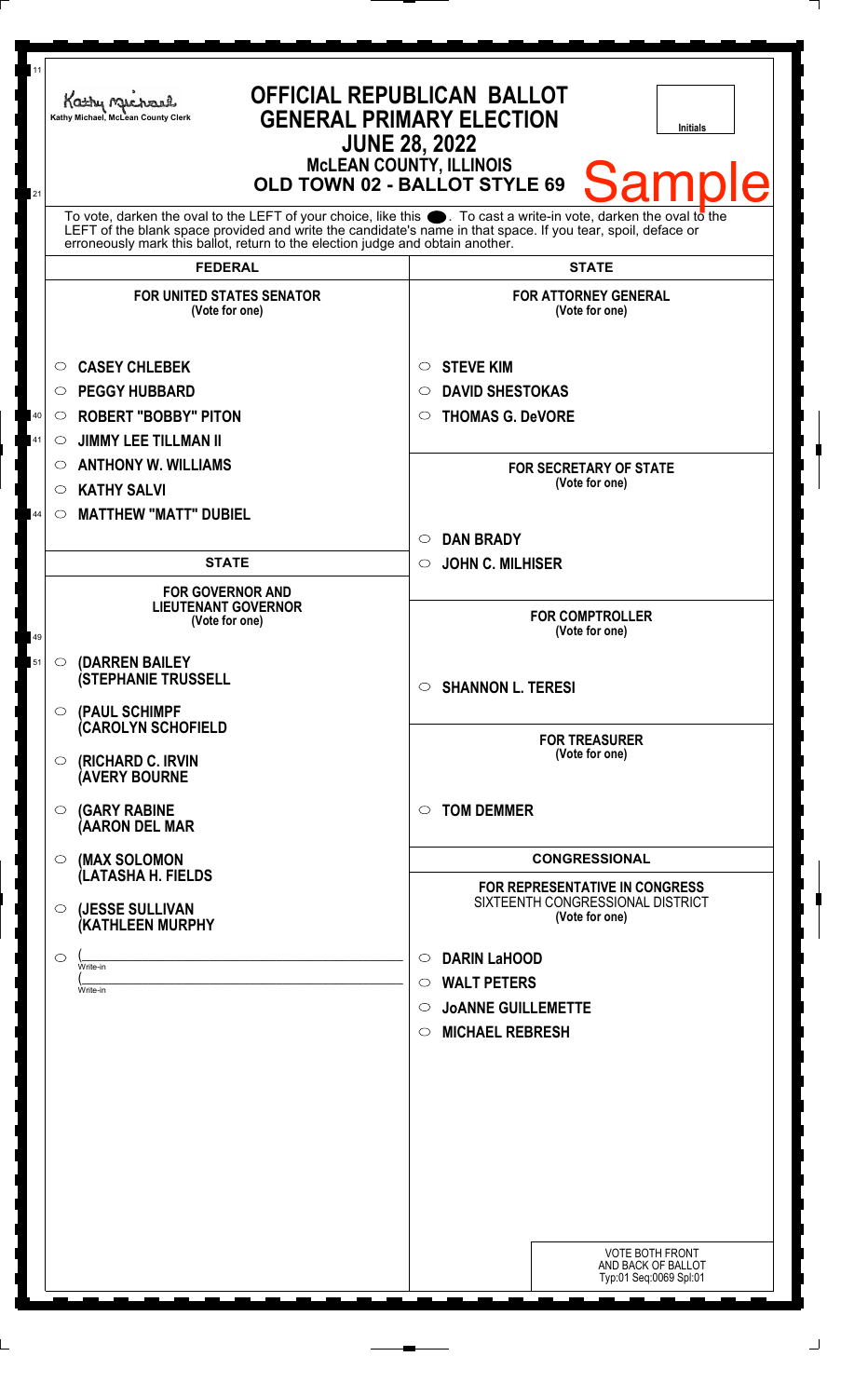|                                                                                                                 | <b>OFFICIAL REPUBLICAN BALLOT - GENERAL PRIMARY ELECTION - JUNE 28, 2022</b>                                                        |
|-----------------------------------------------------------------------------------------------------------------|-------------------------------------------------------------------------------------------------------------------------------------|
| <b>LEGISLATIVE</b>                                                                                              | <b>JUDICIAL</b>                                                                                                                     |
| <b>FOR STATE SENATOR</b><br>FORTY-FOURTH LEGISLATIVE DISTRICT<br>(Vote for one)                                 | FOR JUDGE OF THE CIRCUIT COURT<br>ELEVENTH JUDICIAL CIRCUIT<br>(To fill the vacancy of the Hon. Scott Drazewski)<br>(Vote for one)  |
| $\circ$ SALLY J. TURNER                                                                                         | <b>CARLA BARNES</b><br>$\circ$                                                                                                      |
| <b>REPRESENTATIVE</b>                                                                                           |                                                                                                                                     |
| <b>FOR REPRESENTATIVE</b><br>IN THE GENERAL ASSEMBLY<br>EIGHTY-EIGHTH REPRESENTATIVE DISTRICT<br>(Vote for one) | FOR JUDGE OF THE CIRCUIT COURT<br>ELEVENTH JUDICIAL CIRCUIT<br>(To fill the vacancy of the Hon. Paul G. Lawrence)<br>(Vote for one) |
| <b>DAN CAULKINS</b><br>$\circ$                                                                                  | <b>DON KNAPP</b><br>$\circ$                                                                                                         |
| <b>COUNTY</b>                                                                                                   | <b>AMY McFARLAND</b><br>$\circ$                                                                                                     |
| <b>FOR COUNTY CLERK</b>                                                                                         | <b>PRECINCT</b>                                                                                                                     |
| (Vote for one)                                                                                                  | FOR PRECINCT COMMITTEEPERSON<br>OLD TOWN 02<br>(Vote for one)                                                                       |
| $\circ$ KATHY MICHAEL                                                                                           |                                                                                                                                     |
|                                                                                                                 | <b>DENNIS R. GRUNDLER</b><br>$\circ$                                                                                                |
| <b>FOR COUNTY TREASURER</b><br>(Vote for one)                                                                   |                                                                                                                                     |
| $\circ$ REBECCA C. McNEIL                                                                                       |                                                                                                                                     |
| <b>FOR COUNTY SHERIFF</b><br>(Vote for one)                                                                     |                                                                                                                                     |
| <b>MATT LANE</b><br>$\circ$                                                                                     |                                                                                                                                     |
| <b>REGIONAL OFFICE</b><br>OF EDUCATION                                                                          |                                                                                                                                     |
| FOR REGIONAL SUPERINTENDENT OF SCHOOLS<br>(DeWITT, LIVINGSTON, LOGAN AND McLEAN COUNTIES)<br>(Vote for one)     |                                                                                                                                     |
| <b>MARK E. JONTRY</b><br>$\circ$                                                                                |                                                                                                                                     |
| <b>COUNTY BOARD</b>                                                                                             |                                                                                                                                     |
| <b>FOR COUNTY BOARD MEMBER</b><br><b>COUNTY BOARD DISTRICT 10</b><br>(Vote for not more than two)               |                                                                                                                                     |
| <b>CHUCK ERICKSON</b><br>$\circ$                                                                                |                                                                                                                                     |
| <b>WILLIAM C. HOLDITCH</b><br>$\circ$                                                                           |                                                                                                                                     |
|                                                                                                                 |                                                                                                                                     |
|                                                                                                                 |                                                                                                                                     |
|                                                                                                                 | YOU HAVE NOW<br><b>COMPLETED VOTING</b>                                                                                             |
|                                                                                                                 | <b>VOTE BOTH FRONT</b><br>AND BACK OF BALLOT<br>Typ:01 Seq:0069 Spl:01                                                              |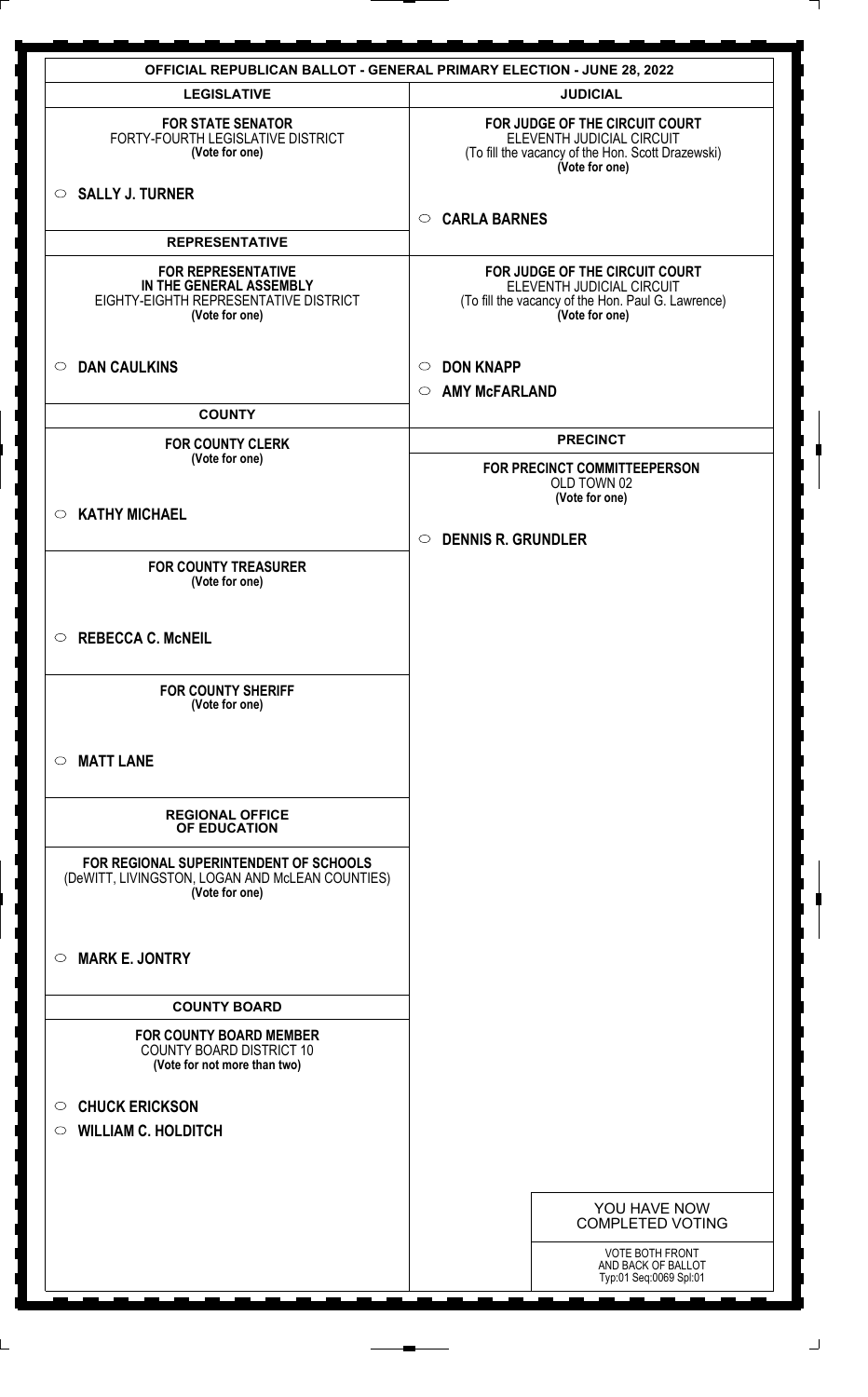| 11       | Kathy Michael<br>Kathy Michael, McLean County Clerk                                                                                                                                                                                        | <b>OFFICIAL REPUBLICAN BALLOT</b><br><b>GENERAL PRIMARY ELECTION</b><br><b>Initials</b><br><b>JUNE 28, 2022</b><br><b>McLEAN COUNTY, ILLINOIS</b><br><b>Samp</b><br>OLD TOWN 02 - BALLOT STYLE 70 |
|----------|--------------------------------------------------------------------------------------------------------------------------------------------------------------------------------------------------------------------------------------------|---------------------------------------------------------------------------------------------------------------------------------------------------------------------------------------------------|
| 21       | To vote, darken the oval to the LEFT of your choice, like this $\bullet$ . To cast a write-in vote, darken the oval to the<br>LEFT of the blank space provided and write the candidate's name in that space. If you tear, spoil, deface or |                                                                                                                                                                                                   |
|          | erroneously mark this ballot, return to the election judge and obtain another.<br><b>FEDERAL</b>                                                                                                                                           | <b>STATE</b>                                                                                                                                                                                      |
|          | <b>FOR UNITED STATES SENATOR</b><br>(Vote for one)                                                                                                                                                                                         | <b>FOR ATTORNEY GENERAL</b><br>(Vote for one)                                                                                                                                                     |
| 40<br>41 | <b>CASEY CHLEBEK</b><br>O<br><b>PEGGY HUBBARD</b><br>◯<br><b>ROBERT "BOBBY" PITON</b><br>$\circ$<br><b>JIMMY LEE TILLMAN II</b><br>$\circ$                                                                                                 | <b>STEVE KIM</b><br>O<br><b>DAVID SHESTOKAS</b><br>◯<br><b>THOMAS G. DeVORE</b><br>O                                                                                                              |
| 44       | <b>ANTHONY W. WILLIAMS</b><br>O<br><b>KATHY SALVI</b><br>$\circ$<br><b>MATTHEW "MATT" DUBIEL</b><br>$\circ$                                                                                                                                | <b>FOR SECRETARY OF STATE</b><br>(Vote for one)                                                                                                                                                   |
|          |                                                                                                                                                                                                                                            | <b>DAN BRADY</b><br>$\circ$                                                                                                                                                                       |
|          | <b>STATE</b><br><b>FOR GOVERNOR AND</b><br><b>LIEUTENANT GOVERNOR</b>                                                                                                                                                                      | <b>JOHN C. MILHISER</b><br>$\circ$                                                                                                                                                                |
| 49       | (Vote for one)                                                                                                                                                                                                                             | <b>FOR COMPTROLLER</b><br>(Vote for one)                                                                                                                                                          |
| 52       | $\circ$ (DARREN BAILEY<br><b>(STEPHANIE TRUSSELL</b><br>(PAUL SCHIMPF<br>$\circ$                                                                                                                                                           | <b>SHANNON L. TERESI</b><br>$\circ$                                                                                                                                                               |
|          | <b>(CAROLYN SCHOFIELD</b><br>(RICHARD C. IRVIN<br>O<br><b>(AVERY BOURNE</b>                                                                                                                                                                | <b>FOR TREASURER</b><br>(Vote for one)                                                                                                                                                            |
|          | <b>(GARY RABINE</b><br>$\circ$<br>(AARON DEL MAR                                                                                                                                                                                           | <b>TOM DEMMER</b><br>◯                                                                                                                                                                            |
|          | (MAX SOLOMON<br>$\circ$                                                                                                                                                                                                                    | <b>CONGRESSIONAL</b>                                                                                                                                                                              |
|          | (LATASHA H. FIELDS<br>(JESSE SULLIVAN<br>$\circ$<br>(KATHLEEN MURPHY                                                                                                                                                                       | <b>FOR REPRESENTATIVE IN CONGRESS</b><br>SEVENTEENTH CONGRESSIONAL DISTRICT<br>(Vote for one)                                                                                                     |
|          | ◯<br>Write-in<br>Write-in                                                                                                                                                                                                                  | <b>CHARLES "CHARLIE" WILLIAM HELMICK JR</b><br>$\circ$<br><b>ESTHER JOY KING</b><br>$\circ$                                                                                                       |
|          |                                                                                                                                                                                                                                            |                                                                                                                                                                                                   |
|          |                                                                                                                                                                                                                                            |                                                                                                                                                                                                   |
|          |                                                                                                                                                                                                                                            |                                                                                                                                                                                                   |
|          |                                                                                                                                                                                                                                            |                                                                                                                                                                                                   |
|          |                                                                                                                                                                                                                                            | <b>VOTE BOTH FRONT</b><br>AND BACK OF BALLOT<br>Typ:01 Seq:0070 Spl:01                                                                                                                            |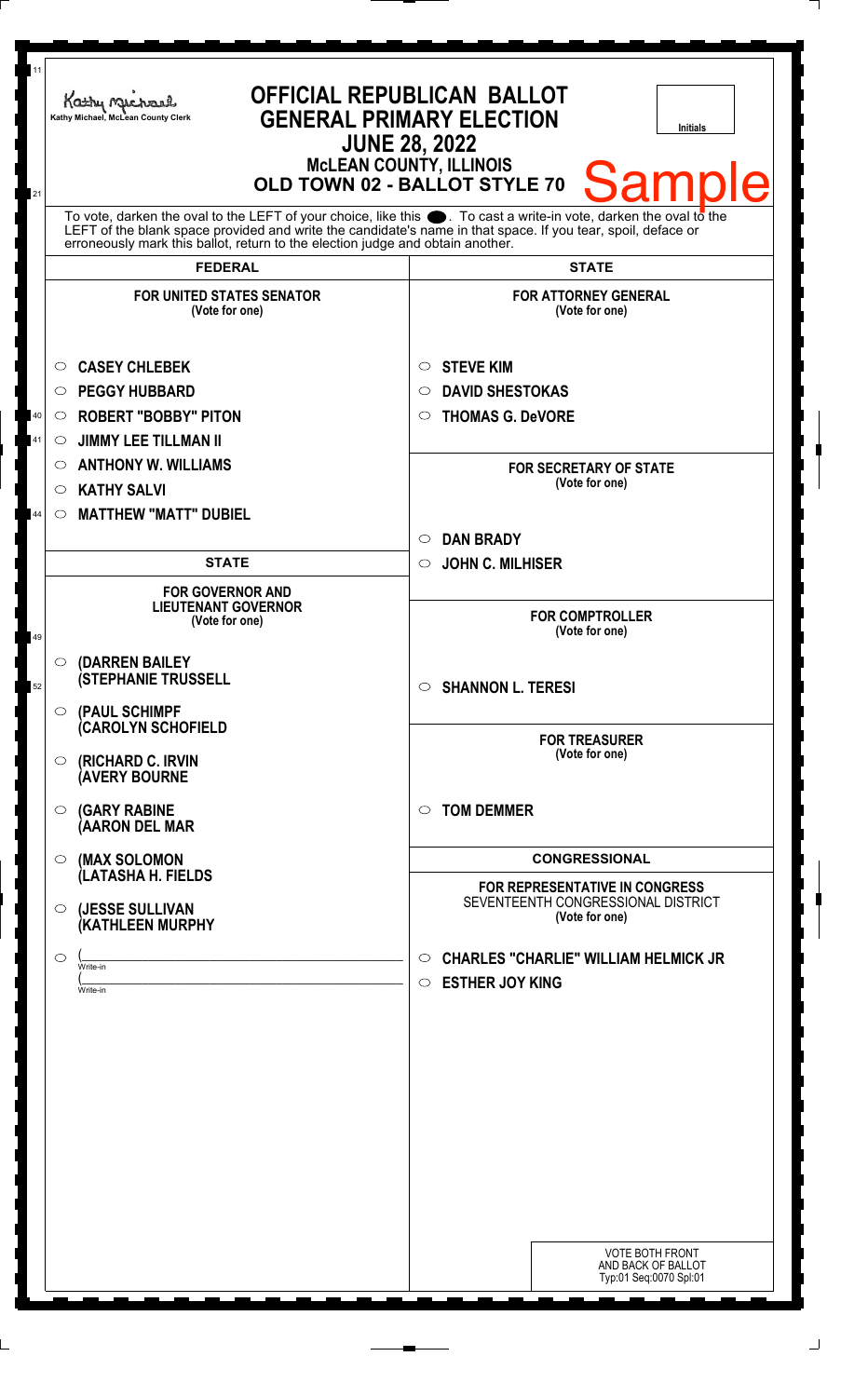| <b>OFFICIAL REPUBLICAN BALLOT - GENERAL PRIMARY ELECTION - JUNE 28, 2022</b>                                   |                                                                                                                                     |  |
|----------------------------------------------------------------------------------------------------------------|-------------------------------------------------------------------------------------------------------------------------------------|--|
| <b>LEGISLATIVE</b>                                                                                             | <b>JUDICIAL</b>                                                                                                                     |  |
| <b>FOR STATE SENATOR</b><br>FORTY-SIXTH LEGISLATIVE DISTRICT<br>(Vote for one)                                 | FOR JUDGE OF THE CIRCUIT COURT<br>ELEVENTH JUDICIAL CIRCUIT<br>(To fill the vacancy of the Hon. Scott Drazewski)<br>(Vote for one)  |  |
| <b>DESI ANDERSON</b><br>$\circ$                                                                                | <b>CARLA BARNES</b><br>$\circ$                                                                                                      |  |
| <b>REPRESENTATIVE</b>                                                                                          |                                                                                                                                     |  |
| <b>FOR REPRESENTATIVE</b><br>IN THE GENERAL ASSEMBLY<br>NINETY-FIRST REPRESENTATIVE DISTRICT<br>(Vote for one) | FOR JUDGE OF THE CIRCUIT COURT<br>ELEVENTH JUDICIAL CIRCUIT<br>(To fill the vacancy of the Hon. Paul G. Lawrence)<br>(Vote for one) |  |
| <b>SCOTT PRESTON</b><br>$\circ$                                                                                | <b>DON KNAPP</b><br>$\circ$                                                                                                         |  |
| <b>JAMES S. FISHER</b><br>$\circ$                                                                              | <b>AMY McFARLAND</b><br>$\circ$                                                                                                     |  |
|                                                                                                                |                                                                                                                                     |  |
| <b>COUNTY</b>                                                                                                  | <b>PRECINCT</b>                                                                                                                     |  |
| <b>FOR COUNTY CLERK</b><br>(Vote for one)                                                                      | FOR PRECINCT COMMITTEEPERSON<br>OLD TOWN 02<br>(Vote for one)                                                                       |  |
| <b>KATHY MICHAEL</b><br>$\circ$                                                                                | <b>DENNIS R. GRUNDLER</b><br>$\circ$                                                                                                |  |
| <b>FOR COUNTY TREASURER</b><br>(Vote for one)                                                                  |                                                                                                                                     |  |
| $\circ$<br><b>REBECCA C. McNEIL</b>                                                                            |                                                                                                                                     |  |
| <b>FOR COUNTY SHERIFF</b><br>(Vote for one)                                                                    |                                                                                                                                     |  |
| <b>MATT LANE</b><br>$\circ$                                                                                    |                                                                                                                                     |  |
| <b>REGIONAL OFFICE</b><br>OF EDUCATION                                                                         |                                                                                                                                     |  |
| FOR REGIONAL SUPERINTENDENT OF SCHOOLS<br>(DeWITT, LIVINGSTON, LOGAN AND McLEAN COUNTIES)<br>(Vote for one)    |                                                                                                                                     |  |
| <b>MARK E. JONTRY</b><br>$\circ$                                                                               |                                                                                                                                     |  |
| <b>COUNTY BOARD</b>                                                                                            |                                                                                                                                     |  |
| <b>FOR COUNTY BOARD MEMBER</b><br><b>COUNTY BOARD DISTRICT 10</b><br>(Vote for not more than two)              |                                                                                                                                     |  |
| <b>CHUCK ERICKSON</b><br>$\circ$                                                                               |                                                                                                                                     |  |
| <b>WILLIAM C. HOLDITCH</b><br>$\circ$                                                                          |                                                                                                                                     |  |
|                                                                                                                | YOU HAVE NOW<br><b>COMPLETED VOTING</b>                                                                                             |  |
|                                                                                                                | <b>VOTE BOTH FRONT</b><br>AND BACK OF BALLOT<br>Typ:01 Seq:0070 Spl:01                                                              |  |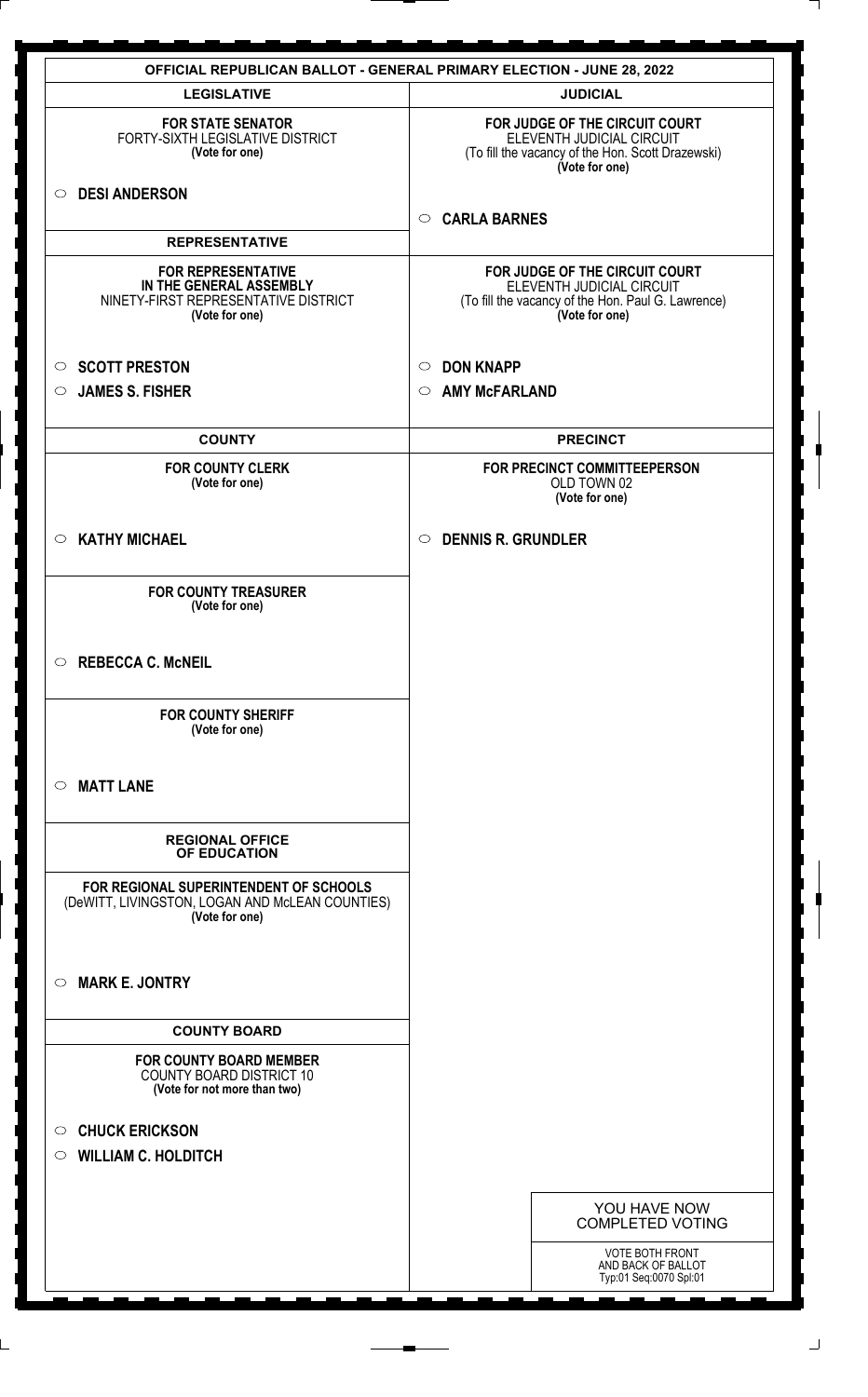| 11 | Kathy Michael<br>Kathy Michael, McLean County Clerk                                                                                                                                            | <b>OFFICIAL REPUBLICAN BALLOT</b><br><b>GENERAL PRIMARY ELECTION</b><br><b>Initials</b><br><b>JUNE 28, 2022</b><br><b>McLEAN COUNTY, ILLINOIS</b> |
|----|------------------------------------------------------------------------------------------------------------------------------------------------------------------------------------------------|---------------------------------------------------------------------------------------------------------------------------------------------------|
| 21 | To vote, darken the oval to the LEFT of your choice, like this $\bullet$ . To cast a write-in vote, darken the oval to the                                                                     | <b>Sampl</b><br>Ie<br>OLD TOWN 02 - BALLOT STYLE 71                                                                                               |
|    | LEFT of the blank space provided and write the candidate's name in that space. If you tear, spoil, deface or<br>erroneously mark this ballot, return to the election judge and obtain another. |                                                                                                                                                   |
|    | <b>FEDERAL</b>                                                                                                                                                                                 | <b>STATE</b>                                                                                                                                      |
|    | <b>FOR UNITED STATES SENATOR</b><br>(Vote for one)                                                                                                                                             | <b>FOR ATTORNEY GENERAL</b><br>(Vote for one)                                                                                                     |
| 40 | <b>CASEY CHLEBEK</b><br>O<br><b>PEGGY HUBBARD</b><br>O<br><b>ROBERT "BOBBY" PITON</b><br>$\circ$                                                                                               | <b>STEVE KIM</b><br>$\circ$<br><b>DAVID SHESTOKAS</b><br>O<br><b>THOMAS G. DeVORE</b><br>$\circ$                                                  |
| 41 | <b>JIMMY LEE TILLMAN II</b><br>O                                                                                                                                                               |                                                                                                                                                   |
|    | <b>ANTHONY W. WILLIAMS</b><br>$\circ$                                                                                                                                                          | <b>FOR SECRETARY OF STATE</b>                                                                                                                     |
|    | <b>KATHY SALVI</b><br>$\circlearrowright$                                                                                                                                                      | (Vote for one)                                                                                                                                    |
| 44 | <b>MATTHEW "MATT" DUBIEL</b><br>$\circlearrowright$                                                                                                                                            |                                                                                                                                                   |
|    |                                                                                                                                                                                                | <b>DAN BRADY</b><br>$\circ$                                                                                                                       |
|    | <b>STATE</b>                                                                                                                                                                                   | <b>JOHN C. MILHISER</b><br>$\circ$                                                                                                                |
| 49 | <b>FOR GOVERNOR AND</b><br><b>LIEUTENANT GOVERNOR</b><br>(Vote for one)                                                                                                                        | <b>FOR COMPTROLLER</b><br>(Vote for one)                                                                                                          |
| 53 | $\circ$ (DARREN BAILEY<br><b>(STEPHANIE TRUSSELL</b><br>$\circ$ (PAUL SCHIMPF                                                                                                                  | <b>SHANNON L. TERESI</b><br>$\circ$                                                                                                               |
|    | (CAROLYN SCHOFIELD<br>(RICHARD C. IRVIN<br>$\circ$<br><b>(AVERY BOURNE</b>                                                                                                                     | <b>FOR TREASURER</b><br>(Vote for one)                                                                                                            |
|    | <b>(GARY RABINE</b><br>$\circ$<br>(AARON DEL MAR                                                                                                                                               | <b>TOM DEMMER</b><br>$\circ$                                                                                                                      |
|    | (MAX SOLOMON<br>$\circ$                                                                                                                                                                        | <b>CONGRESSIONAL</b>                                                                                                                              |
|    | (LATASHA H. FIELDS                                                                                                                                                                             | FOR REPRESENTATIVE IN CONGRESS                                                                                                                    |
|    | (JESSE SULLIVAN<br>$\circ$<br>(KATHLEEN MURPHY                                                                                                                                                 | SIXTEENTH CONGRESSIONAL DISTRICT<br>(Vote for one)                                                                                                |
|    | $\circlearrowright$<br>Write-in                                                                                                                                                                | <b>DARIN LaHOOD</b><br>$\circ$                                                                                                                    |
|    | Write-in                                                                                                                                                                                       | <b>WALT PETERS</b><br>$\circ$                                                                                                                     |
|    |                                                                                                                                                                                                | <b>JOANNE GUILLEMETTE</b><br>$\circ$<br><b>MICHAEL REBRESH</b><br>$\circ$                                                                         |
|    |                                                                                                                                                                                                |                                                                                                                                                   |
|    |                                                                                                                                                                                                |                                                                                                                                                   |
|    |                                                                                                                                                                                                |                                                                                                                                                   |
|    |                                                                                                                                                                                                |                                                                                                                                                   |
|    |                                                                                                                                                                                                |                                                                                                                                                   |
|    |                                                                                                                                                                                                |                                                                                                                                                   |
|    |                                                                                                                                                                                                |                                                                                                                                                   |
|    |                                                                                                                                                                                                |                                                                                                                                                   |
|    |                                                                                                                                                                                                | <b>VOTE BOTH FRONT</b><br>AND BACK OF BALLOT<br>Typ:01 Seq:0071 Spl:01                                                                            |

 $\Box$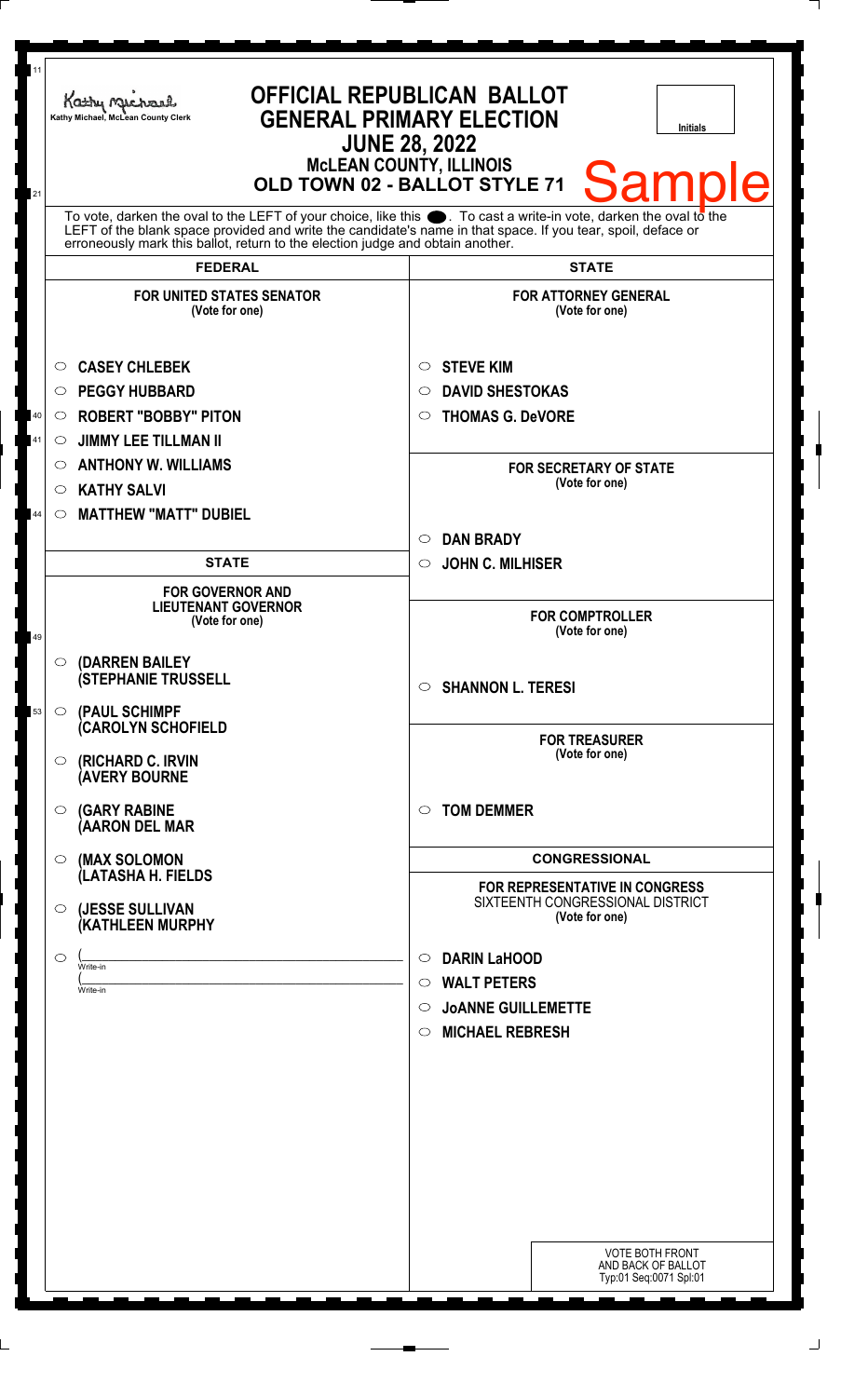|                                                                                                                 | <b>OFFICIAL REPUBLICAN BALLOT - GENERAL PRIMARY ELECTION - JUNE 28, 2022</b>                                                        |
|-----------------------------------------------------------------------------------------------------------------|-------------------------------------------------------------------------------------------------------------------------------------|
| <b>LEGISLATIVE</b>                                                                                              | <b>JUDICIAL</b>                                                                                                                     |
| <b>FOR STATE SENATOR</b><br>FORTY-FOURTH LEGISLATIVE DISTRICT<br>(Vote for one)                                 | FOR JUDGE OF THE CIRCUIT COURT<br>ELEVENTH JUDICIAL CIRCUIT<br>(To fill the vacancy of the Hon. Scott Drazewski)<br>(Vote for one)  |
| $\circ$ SALLY J. TURNER                                                                                         | <b>CARLA BARNES</b><br>$\circ$                                                                                                      |
| <b>REPRESENTATIVE</b>                                                                                           |                                                                                                                                     |
| <b>FOR REPRESENTATIVE</b><br>IN THE GENERAL ASSEMBLY<br>EIGHTY-EIGHTH REPRESENTATIVE DISTRICT<br>(Vote for one) | FOR JUDGE OF THE CIRCUIT COURT<br>ELEVENTH JUDICIAL CIRCUIT<br>(To fill the vacancy of the Hon. Paul G. Lawrence)<br>(Vote for one) |
| $\circ$ DAN CAULKINS                                                                                            | <b>DON KNAPP</b><br>$\circ$                                                                                                         |
|                                                                                                                 | <b>AMY McFARLAND</b><br>$\circ$                                                                                                     |
| <b>COUNTY</b>                                                                                                   |                                                                                                                                     |
| <b>FOR COUNTY CLERK</b><br>(Vote for one)                                                                       | <b>PRECINCT</b>                                                                                                                     |
|                                                                                                                 | FOR PRECINCT COMMITTEEPERSON<br>OLD TOWN 02<br>(Vote for one)                                                                       |
| $\circ$ KATHY MICHAEL                                                                                           |                                                                                                                                     |
|                                                                                                                 | <b>DENNIS R. GRUNDLER</b><br>$\circ$                                                                                                |
| <b>FOR COUNTY TREASURER</b><br>(Vote for one)                                                                   |                                                                                                                                     |
| <b>REBECCA C. McNEIL</b><br>$\circ$                                                                             |                                                                                                                                     |
| <b>FOR COUNTY SHERIFF</b><br>(Vote for one)                                                                     |                                                                                                                                     |
| <b>MATT LANE</b><br>$\circ$                                                                                     |                                                                                                                                     |
| <b>REGIONAL OFFICE</b><br>OF EDUCATION                                                                          |                                                                                                                                     |
| FOR REGIONAL SUPERINTENDENT OF SCHOOLS<br>(DeWITT, LIVINGSTON, LOGAN AND McLEAN COUNTIES)<br>(Vote for one)     |                                                                                                                                     |
| <b>MARK E. JONTRY</b><br>$\circ$                                                                                |                                                                                                                                     |
| <b>COUNTY BOARD</b>                                                                                             |                                                                                                                                     |
| <b>FOR COUNTY BOARD MEMBER</b><br><b>COUNTY BOARD DISTRICT 3</b><br>(Vote for not more than two)                |                                                                                                                                     |
| <b>GEORGE O. WENDT</b><br>$\circ$                                                                               |                                                                                                                                     |
| <b>LYNDSAY BLOOMFIELD</b><br>$\circ$                                                                            |                                                                                                                                     |
|                                                                                                                 |                                                                                                                                     |
|                                                                                                                 |                                                                                                                                     |
|                                                                                                                 | YOU HAVE NOW<br><b>COMPLETED VOTING</b>                                                                                             |
|                                                                                                                 | <b>VOTE BOTH FRONT</b><br>AND BACK OF BALLOT<br>Typ:01 Seq:0071 Spl:01                                                              |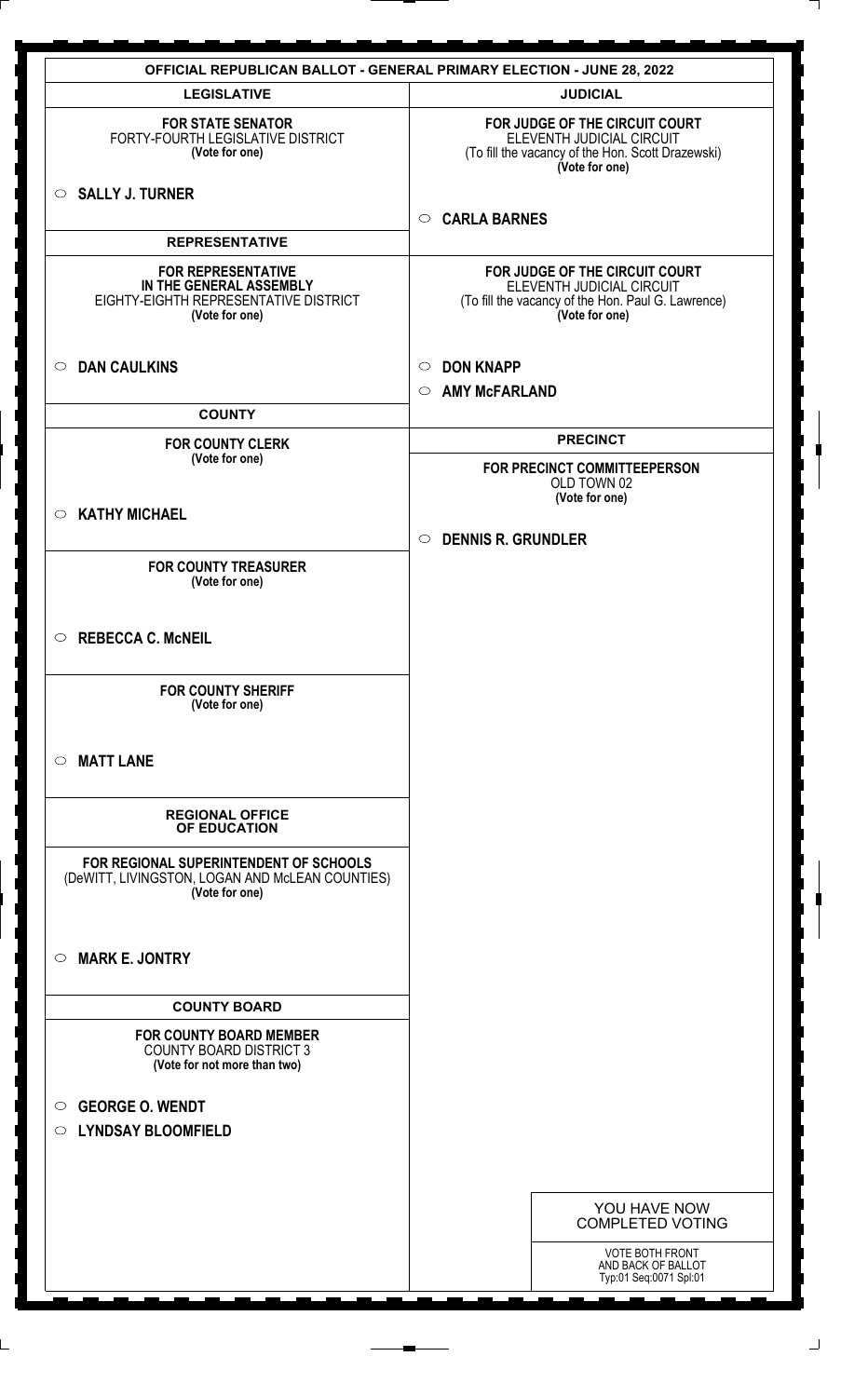| 11<br>21 | Kathy Michael<br>Kathy Michael, McLean County Clerk                                                                                                                                                                                                                                                                    | <b>OFFICIAL REPUBLICAN BALLOT</b><br><b>GENERAL PRIMARY ELECTION</b><br><b>Initials</b><br><b>JUNE 28, 2022</b><br><b>MCLEAN COUNTY, ILLINOIS</b><br><b>Sample</b><br>OLD TOWN 02 - BALLOT STYLE 72 |
|----------|------------------------------------------------------------------------------------------------------------------------------------------------------------------------------------------------------------------------------------------------------------------------------------------------------------------------|-----------------------------------------------------------------------------------------------------------------------------------------------------------------------------------------------------|
|          | To vote, darken the oval to the LEFT of your choice, like this $\bullet$ . To cast a write-in vote, darken the oval to the LEFT of the blank space provided and write the candidate's name in that space. If you tear, spoil, deface<br>erroneously mark this ballot, return to the election judge and obtain another. |                                                                                                                                                                                                     |
|          | <b>FEDERAL</b>                                                                                                                                                                                                                                                                                                         | <b>STATE</b>                                                                                                                                                                                        |
|          | <b>FOR UNITED STATES SENATOR</b><br>(Vote for one)                                                                                                                                                                                                                                                                     | <b>FOR ATTORNEY GENERAL</b><br>(Vote for one)                                                                                                                                                       |
| 40<br>41 | <b>CASEY CHLEBEK</b><br>$\circ$<br><b>PEGGY HUBBARD</b><br>$\circ$<br><b>ROBERT "BOBBY" PITON</b><br>$\bigcirc$<br><b>JIMMY LEE TILLMAN II</b><br>$\circ$<br><b>ANTHONY W. WILLIAMS</b><br>O                                                                                                                           | <b>STEVE KIM</b><br>$\circ$<br><b>DAVID SHESTOKAS</b><br>$\bigcirc$<br><b>THOMAS G. DeVORE</b><br>$\circ$                                                                                           |
| 44       | <b>KATHY SALVI</b><br>$\circ$<br><b>MATTHEW "MATT" DUBIEL</b><br>$\circ$                                                                                                                                                                                                                                               | <b>FOR SECRETARY OF STATE</b><br>(Vote for one)                                                                                                                                                     |
|          |                                                                                                                                                                                                                                                                                                                        | <b>DAN BRADY</b><br>$\bigcirc$                                                                                                                                                                      |
|          | <b>STATE</b>                                                                                                                                                                                                                                                                                                           | <b>JOHN C. MILHISER</b><br>$\circ$                                                                                                                                                                  |
|          | <b>FOR GOVERNOR AND</b><br><b>LIEUTENANT GOVERNOR</b><br>(Vote for one)                                                                                                                                                                                                                                                | <b>FOR COMPTROLLER</b><br>(Vote for one)                                                                                                                                                            |
|          | O (DARREN BAILEY<br><b>(STEPHANIE TRUSSELL</b><br>(PAUL SCHIMPF<br>$\circ$                                                                                                                                                                                                                                             | <b>SHANNON L. TERESI</b><br>$\circ$                                                                                                                                                                 |
| 54       | (CAROLYN SCHOFIELD<br>(RICHARD C. IRVIN<br>$\circ$<br><b>AVERY BOURNE</b>                                                                                                                                                                                                                                              | <b>FOR TREASURER</b><br>(Vote for one)                                                                                                                                                              |
|          | <b>(GARY RABINE</b><br>$\circ$<br>(AARON DEL MAR                                                                                                                                                                                                                                                                       | <b>TOM DEMMER</b><br>$\bigcirc$                                                                                                                                                                     |
|          | (MAX SOLOMON<br>O                                                                                                                                                                                                                                                                                                      | <b>CONGRESSIONAL</b>                                                                                                                                                                                |
|          | (LATASHA H. FIELDS<br>(JESSE SULLIVAN<br>$\circ$<br>(KATHLEEN MURPHY                                                                                                                                                                                                                                                   | <b>FOR REPRESENTATIVE IN CONGRESS</b><br>SIXTEENTH CONGRESSIONAL DISTRICT<br>(Vote for one)                                                                                                         |
|          | $\circ$<br>Write-in                                                                                                                                                                                                                                                                                                    | <b>DARIN LaHOOD</b><br>$\circ$                                                                                                                                                                      |
|          | Write-in                                                                                                                                                                                                                                                                                                               | <b>WALT PETERS</b><br>$\circ$                                                                                                                                                                       |
|          |                                                                                                                                                                                                                                                                                                                        | <b>JOANNE GUILLEMETTE</b><br>$\circ$                                                                                                                                                                |
|          |                                                                                                                                                                                                                                                                                                                        | <b>MICHAEL REBRESH</b><br>$\circ$                                                                                                                                                                   |
|          |                                                                                                                                                                                                                                                                                                                        |                                                                                                                                                                                                     |
|          |                                                                                                                                                                                                                                                                                                                        |                                                                                                                                                                                                     |
|          |                                                                                                                                                                                                                                                                                                                        |                                                                                                                                                                                                     |
|          |                                                                                                                                                                                                                                                                                                                        |                                                                                                                                                                                                     |
|          |                                                                                                                                                                                                                                                                                                                        |                                                                                                                                                                                                     |
|          |                                                                                                                                                                                                                                                                                                                        |                                                                                                                                                                                                     |
|          |                                                                                                                                                                                                                                                                                                                        |                                                                                                                                                                                                     |
|          |                                                                                                                                                                                                                                                                                                                        | <b>VOTE BOTH FRONT</b><br>AND BACK OF BALLOT<br>Typ:01 Seq:0072 Spl:01                                                                                                                              |